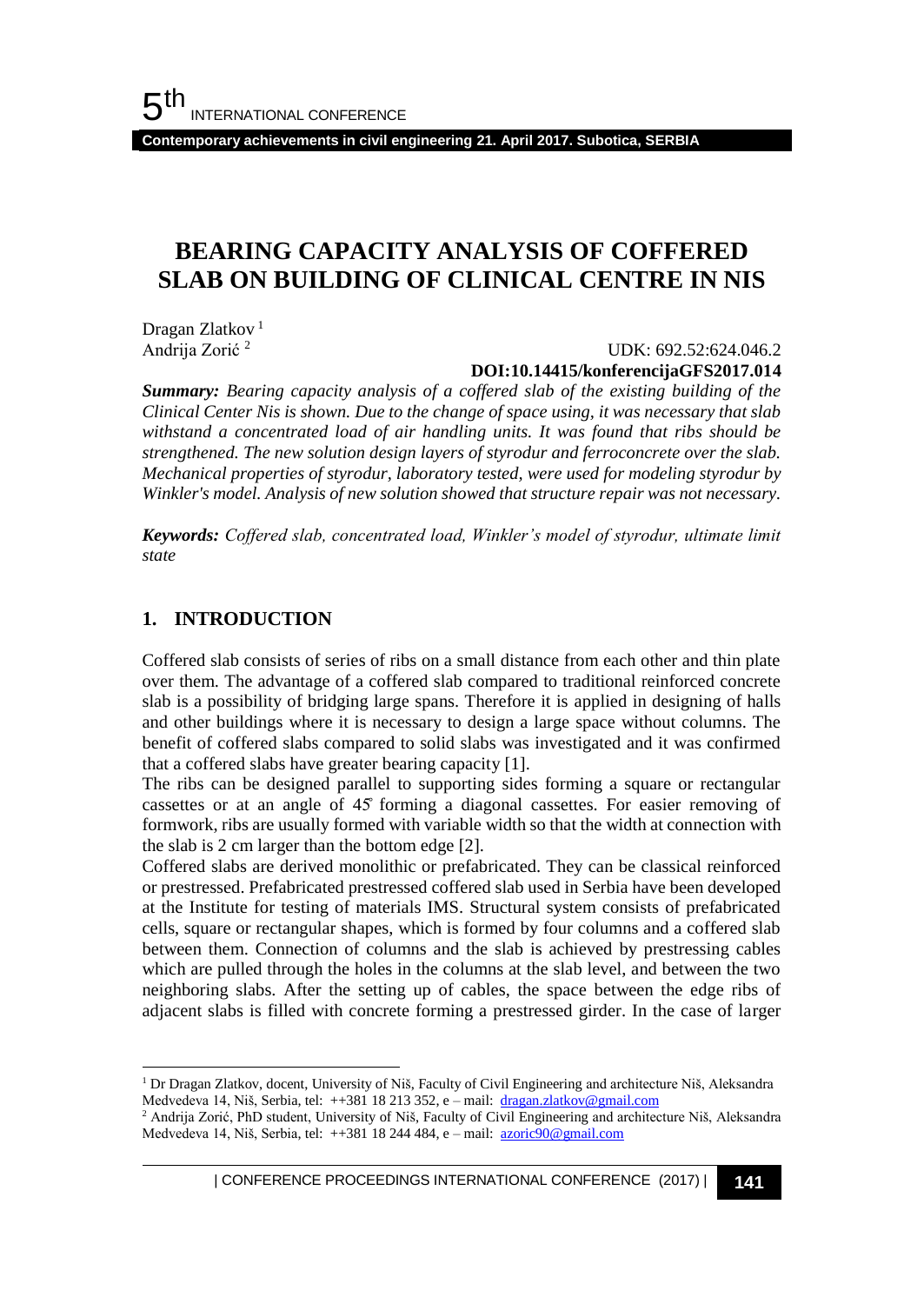# $\mathbf 5$ . међународна конференција

#### **Савремена достигнућа у грађевинарству 21. април 2017. Суботица, СРБИЈА**

spans, slab can be formed of several parts, whereby parts are merged into a monolithic whole by prestressing of secondary ribs [3].

It is often the case of change of space using of buildings, which leads to changes in load. If construction does not have sufficient capacity to receive and transfer the new design load, it is necessary to strengthen the structure. The possibilities of applying carbon fiber plates, as well as the concreting reinforcement ribs as methods of strengthening of coffered slabs were analysed. It was confirmed that the carbon fiber plates bonded in a tension zone of coffered slab increase its capacity, but the effect of concreting reinforcement ribs is higher than strengthening by carbon fiber plates [4, 5].

The paper analyzes the prefabricated prestressed IMS coffered floor construction at the existing facility of the New Clinical Center in Nis. Due to the change of space using coffered slab need to receive and transfer the concentrated load of the air handling units (AHU). Bearing capacity analysis of coffered slab was performed using modeling method and finite element method. Concentrated load of the AHU causes the concentration of influences in some ribs of coffered slab. Based on the calculation and adopted reinforcement in the old facility project, it has been found that the ribs of the slab do not have sufficient bearing capacity and that their strengthening are required. Classic rehabilitation of slab applying carbon fiber plates, concreting additional stiffening ribs, or reinforcing by steel profiles were not applied.

Paper examined whether ferroconcrete layer over styrodur can provide uniform distribution of concentrated loads and reduce the concentration of influences in the ribs of the slab. Mechanical characteristics of styrodur were tested in the laboratory and applied for real modeling of styrodur by short elements with corresponding axial stiffness, which can accept and transmit compressive forces.

The analysis showed that the ferroconcrete layer, concreted over styrodur layer, and over the existing coffered slab, allows uniform distribution of concentrated loads of AHU, thus avoiding the concentration of influences in the ribs of the slab, so their strengthening were not necessary.

### **2. BEARING CAPACITY ANALYSIS OF COFFERED SLAB**

Bearing capacity analysis of coffered slab was done in the software package "Radimpex Tower 6". Geometry of mathematical model was prepared according to the drawings in the old facility project. Slab 6 cm thick was modeled with surface finite elements, supported by ribs 36 cm height.

The ribs have variable width and a mean value of the ribs width is 17.5 cm. The ribs were modeled with beam finite elements, which were supported by main girders. The main girders are formed by the two edge ribs of coffered slab and space through which prestressing cables were placed. The width of the main girders is variable, with the mean value of 53.5 cm, while the height is 36 cm.

The main girders are supported by columns which were modeled as simply supports. RC walls were modeled as a linear supports. All concrete elements were made of class MB40 and they were reinforced with steel RA400 / 500-2.

Styrodur layer 10 cm thick and ferroconcrete layer 12 cm thick were performed over coffered slab. Axonometric view of a mathematical model of the structure is shown in Figure 1.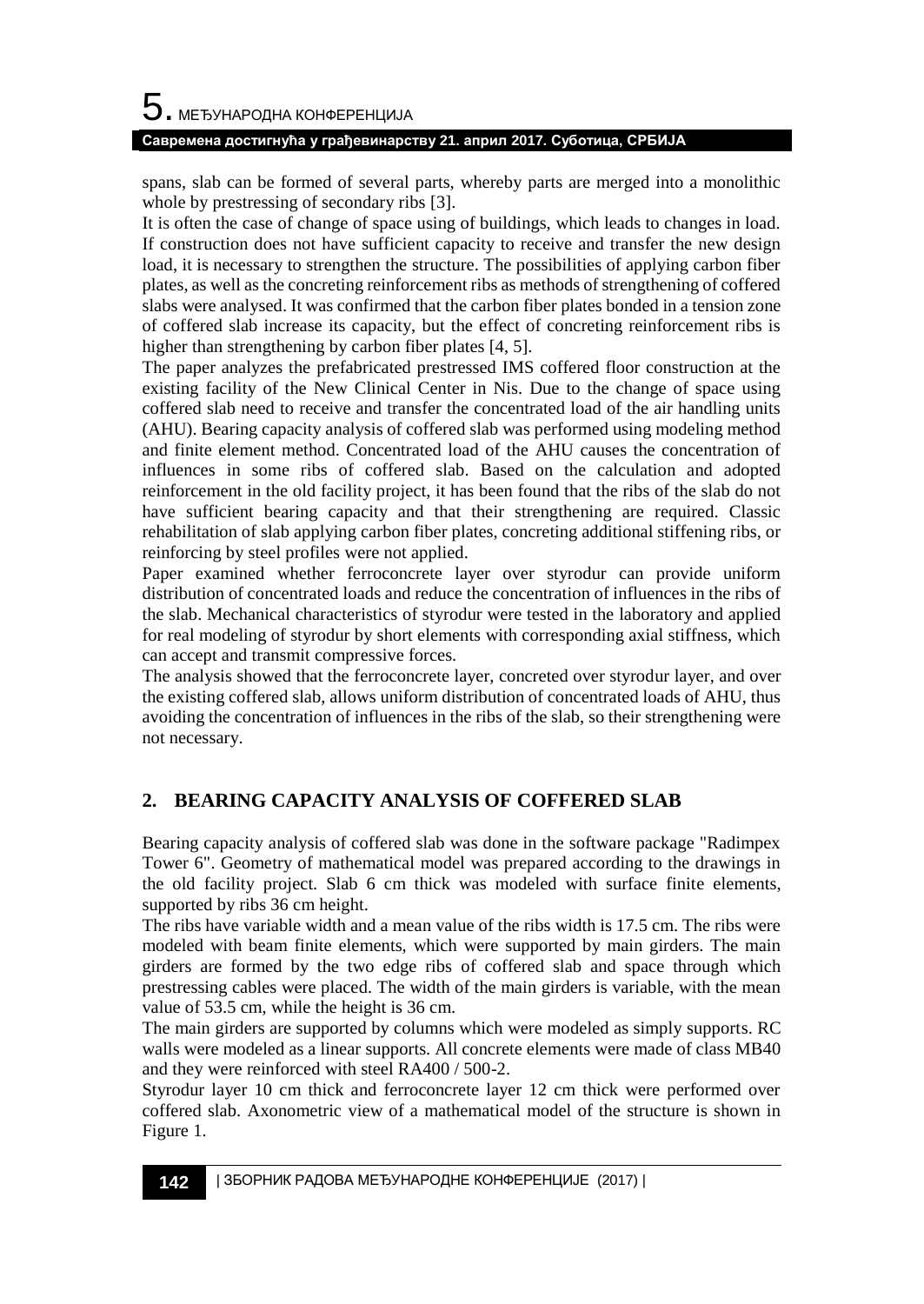#### 5 th INTERNATIONAL CONFERENCE





*Figure 1. Axonometric view of the mathematical model of the analysed coffered slab*

One part of the space is intended for the technical room in which AHU will be placed, while the other part is intended for hospital premises.

On the part of the technical facilities, dead load includes the weight of the floors and ferroconcrete. The intensity of the dead load is  $3.35 \text{ kN/m}^2$ . The intensity of the live load on that part is 1.50 kN/m<sup>2</sup>. On the part of the hospital premises dead load includes the weight of the floors and the intensity of dead load is 2.87 kN/m<sup>2</sup>. The intensity of the live load on that part is 4.00 kN/m<sup>2</sup>. The intensity of the dead load of the ceiling structure and the installations is  $0.50 \text{ kN/m}^2$  and that load acting on the ribs of the slab.

Own weight of construction was accounted automatically by software package. Air handling units are made within the parts. Each part will be supported in the corners over the steel plates. This load was modeled as a point load, with the intensity and position of the load determined in accordance with the technical specifications of AHU.

Walls were modeled as a linear load intensities 16.00 kN/m<sup>1</sup>. Partition plasterboards walls were modeled as distributed load throughout the slab and intensity is 1.00 kN/m<sup>2</sup>. Prestressing was modeled as equivalent load, and the initial cable tensioning force in ribs is 340 kN, and initial cable tensioning force in girders is 880kN.

From the geometry of the cable route the equivalent load was calculated. Losses of prestressing force equal to 20% of the initial tensioning force are adopted. Seismic load is not included in the project because the dominant influence on the basic ceiling was not expected.

The structure is dimensioned according to the applicable Regulations for concrete and reinforced concrete BAB87, and according to the limit states theory. The maximum required area of reinforcement in the slab is shown in Figure 2.

After examining the structure project it was determined that the existing reinforcement is  $\varnothing$ 5/10 cm (Aa = 1.96cm<sup>2</sup>) in the lower zone and  $\varnothing$ 5/10 +  $\varnothing$ 6/40 cm (Aa = 2.67 cm<sup>2</sup>) in the upper zone above the ribs of the slab. As the required area of reinforcement is less than the existing reinforcement, slab can receive and transmit new design load.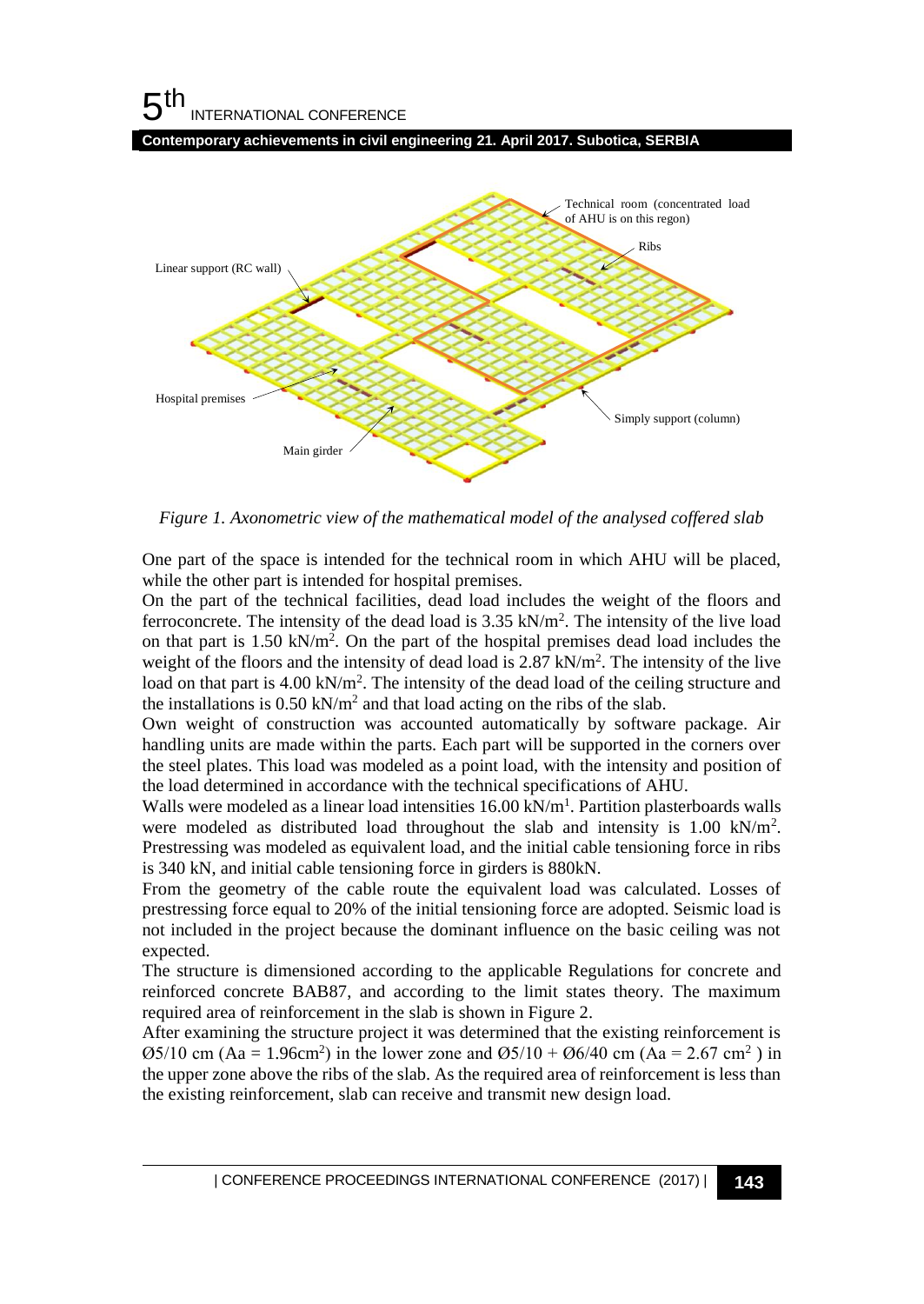**Савремена достигнућа у грађевинарству 21. април 2017. Суботица, СРБИЈА**



*Figure 2. Requred reinforcement in the slab: a) lower zone x direction; b) lower zone y direction; c) upper zone x direction; d) upper zone y direction*

Figure 3 shows the required area of reinforcement in classical reinforced ribs. After examining the structure project it was determined that the existing reinforcement in classical reinforced ribs is  $4014$  (Aa = 6.16 cm2) in the lower zone. The required area of reinforcement is larger than the existing one, so one concludes that the ribs can not receive and transmit new design concentrated load of the AHU. This is due to the concentration of influences in the ribs due to the concentrated load of AHU.



*Figure 3. The required area of reinforcement in the most loaded rib*

Prestressed elements are designed in accordance with the Regulation on technical measures and requirements for prestressed concrete PNB71 from 1971. year, according to a permissible stress theory. Stresses in the girders and prestressed ribs are within the permissible range, so they can receive and transmit new design load.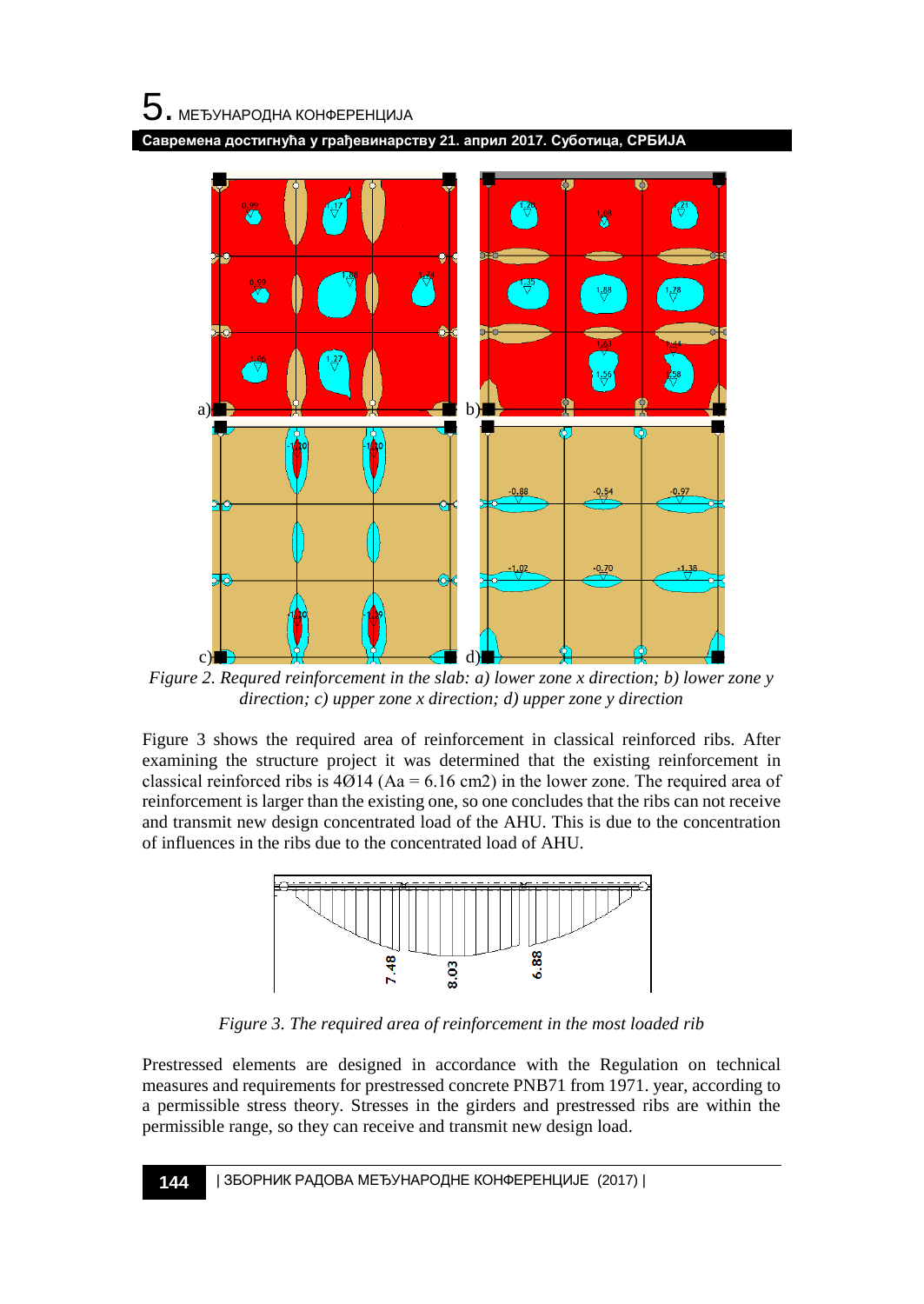#### 5 th INTERNATIONAL CONFERENCE

#### **Contemporary achievements in civil engineering 21. April 2017. Subotica, SERBIA**

Based on the results of the static structural analysis and dimensioning it can be concluded that classical reinforced ribs of coffered slab can not receive and transmit new design concentrated load of AHU and their strengthening is necessary. The structure was not strengthened by conventional methods, but analysis was conducted in order to determine whether the real behavior of the ferroconcrete layer and the styrodur layer, which are designed over the existing coffered slab, can uniformly transfer concentrated load of the AHU, which would avoid the need for strengthening of the structure.

#### **3. BEARING CAPACITY ANALYSIS OF COFFERED SLAB WITH REALISTIC MODELING OF STIRODUR AND FERROCONCRETE**

Styrodur layer 10 cm thick and ferroconcrete layer 12 cm thick were made over coffered slab. These layers are not just coverings, but they have a certain bearing capacity. In order to cover the capacity of these two layers, a model in which the ferroconcrete layer was modeled with surface finite elements, while stirodur was modeled with rod elements 10 cm lenght, which can receive and transmit compressive forces only, was made. In this way, the styrodur layer was treated by Winkler's mathematical model (Figure 4).



*Figure 4. Axonometric view of a mathematical model with realistic modeling of styrodur*

Mechanical properties of styrodur, necessary to define stiffness of rods, were tested in the laboratory of Faculty of Civil Engineering and Architecture, University of Nis. Testing was conducted in accordance with standard SRPS G.S2.813:1990. Samples with dimensions of approximately 100 x 100 x 100 mm were exposed to pressure in a hydraulic press with a constant increment of pressure of 0.025 N/mm<sup>2</sup> . The aim of the study was to determine the dependence of the styrodur deformation due to compressive stress and determination of compressive stress which leads to deformation of 1 cm. Dependence of styrodur deformation due to compressive stress is shown in Figure 5a. On the basis of the test results the Young's modulus of elasticity of styrodur  $E = 10.000 \text{ kN/m}^2$  and styrodur compression stiffness  $c = 25.000 \text{ kN/m}^3$  were defined.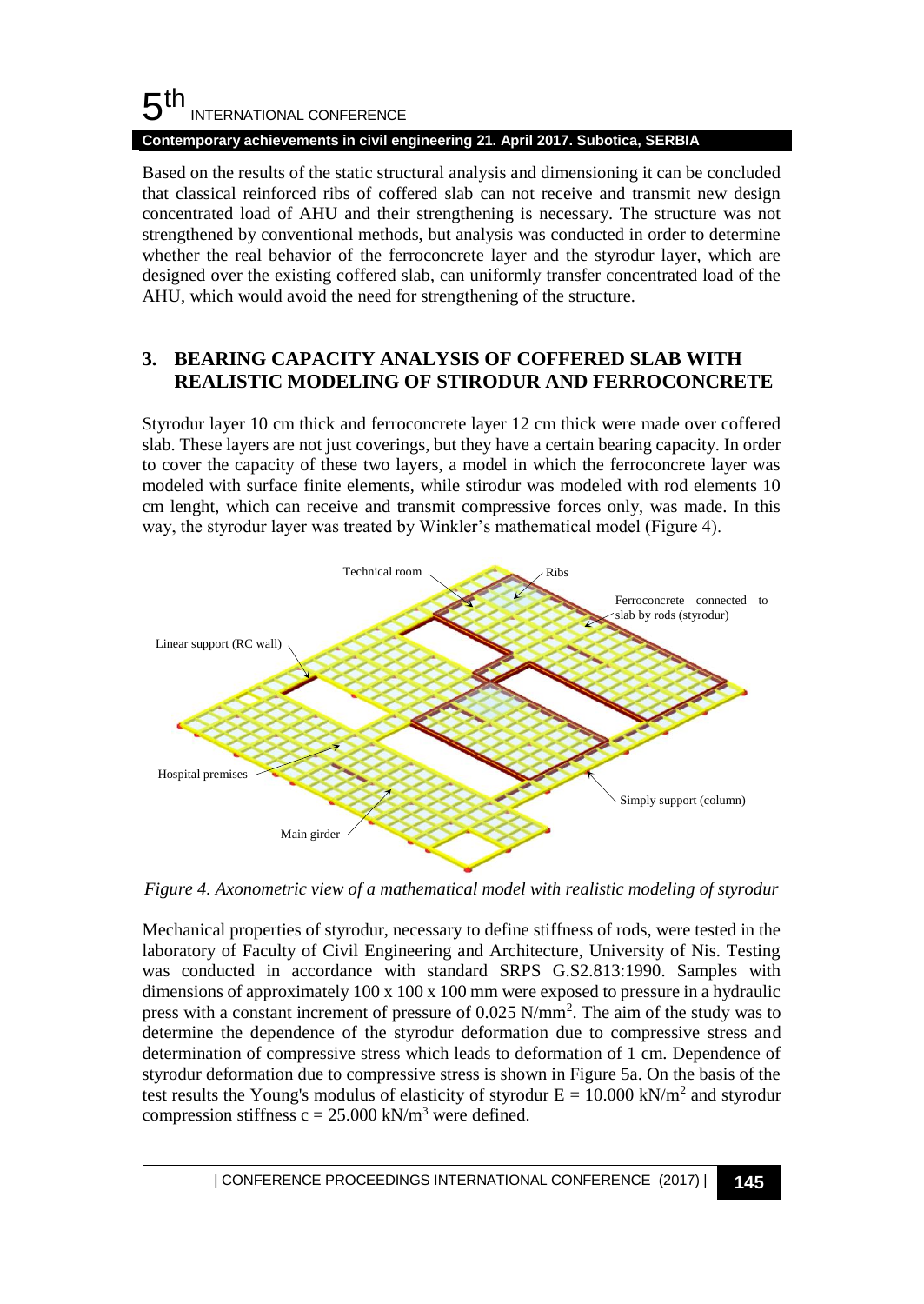# 5. МЕЂУНАРОДНА КОНФЕРЕНЦИЈА **Савремена достигнућа у грађевинарству 21. април 2017. Суботица, СРБИЈА**



*Figure 5. a) Stresse-strain dependence of styrodur; b) Sheme for determination of cross section area of rods*

Rods for styrodur modeling were placed at a distance of 0.23 m and 0.30 m, depending on the structure grid. Cross section area A of rod was determined from the condition that the stiffness of the rod has to be equivalent to rigidity of styrodur on the surface which is replaced by rod  $A_{ra}$  (Figure 5b):

$$
\frac{25000 \cdot A_{ra} \cdot 0.10}{10000 \cdot A} = 1 \rightarrow A = 0.25 A_{ra}
$$
 (1)

Nonlinear analysis was implemented in a maximum of 20 iterations, where the reduction coefficient for one iteration was 0.05 and tolerated stress overdraft in the bars was 0.10 MPa. Such a realistic model of coffered slab with a styrodur and ferroconcrete layers confirmed that RC ribs have sufficient bearing capacity to receive and transmit new design load (Figure 6). It was confirmed that ferroconcrete layer over styrodur layer allows uniform distribution of concentrated loads of the air handling units on coffered slab and there was no concentration of influences in the ribs of the slab.



*Figure 6. Required reinforcement area in the most loaded rib in real mathematical model*

### **4. CONCLUSION**

The paper analyzed the bearing capacity of the coffered slab in the existing building of the New Clinical Center in Nis, due to a newly designed load on the part of the technical room. An analysis in which the styrodur layer and ferroconcrete layer, which will be made over a slab, were treated as a dead load and analysis in which a ferroconcrete layer was modeled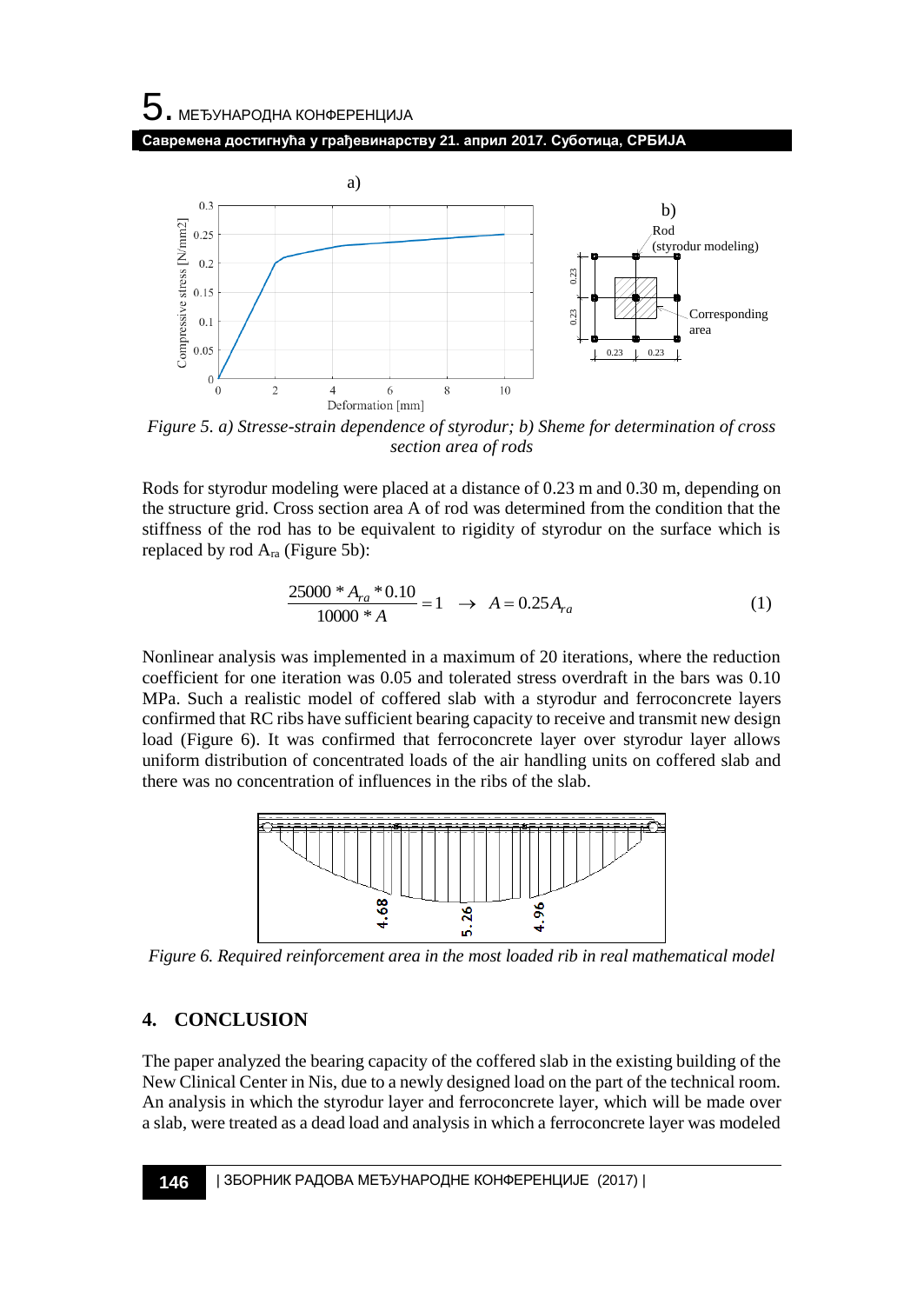#### 5 th INTERNATIONAL CONFERENCE

**Contemporary achievements in civil engineering 21. April 2017. Subotica, SERBIA**

as a plate that was through simple rods, by which was styrodur modeled, connected to the coffered slab were shown.

Based on the performed analysis it can be concluded that ferroconcrete layer over styrodur provides uniform transmission of loads from the air handling units to the coffered slab, which ensures a uniform strain of ribs. Dimensioning slab and RC ribs on the part of the technical facilities required reinforcement were obtained which is less than the adopted reinforcement in the project. Based on that the conclusion was drawn that coffered slab and RC ribs can receive and transmit new design load. Based on the stresses in prestressed ribs and prestressed girders it can be concluded that the stresses are in permissible range and ribs and girders have sufficient capacity to receive and transmit new design load on the part of the technical room. Analysis showed that ferroconcrete layer made over styrodur provided around 50% less required reinforcement in ribs than the case which did not include real behavior of ferroconcrete and styrodur.

### **REFERENCES**

- [1] Olawale, A.J., Ayodele, A.G.: A Comparative Study on the Flexural Behaviour of Waffle and Solid Slab Models When Subjected to Point Load. *Journal of Civil Engineering and Architecture*, **2014.**, vol. 8, № 78, p.p. 588-594.
- [2] Radosavljević, Ž., Bajić, D.: *Armirani beton 3*, Građevinska knjiga, Beograd, **1989.**, p.p. 153-170.
- [3] http://documents.tips/documents/117615667-ims.html, download 16.02.2017.
- [4] Somasekhar, A., Prabhakaran, P.: Analytical Investigation on Performance of Stiffened Waffle Slabs with Openings. *International Conference on Emerging Trends in Engineering & Management*, **2016.**, vol. 1, issue 1, p.p. 8-13.
- [5] Victor, J.M., Syed, S.: Analytical study on strengthening of waffle slab with opening using CFRP sheets ad stiffening ribs. *International Research Journal of Engineering and Technology*, **2016.**, vol. 3, issue 9, p.p. 239-243.
- [6] Pravilnik o tehničkim normativima za beton i armirani beton
- [7] Pravilnik o tehničkim merama i uslovima za prednapregnuti beton

# **АНАЛИЗА НОСИВОСТИ КАСЕТИРАНЕ ТАВАНИЦЕ НА ОБЈЕКТУ КЛИНИЧКИ ЦЕНТАР У НИШУ**

*Резиме: Приказана је анализа носивости касетиране таванице постојећег објекта Клиничког центра Ниш. Услед промене намене простора неопходно је да таваница пренесе концентрисано оптерећење од клима комора. Утврђено је да треба ојачати ребра таванице. Новим решењем је предвиђен слој стиродура и феробетона преко таванице. Механичке карактеристике стиродура, лабораторијски одређене, искоришћене су за моделирање стиродура Винкеровим моделом. Анализом новог решења показано је да није неопходна санација конструкције.*